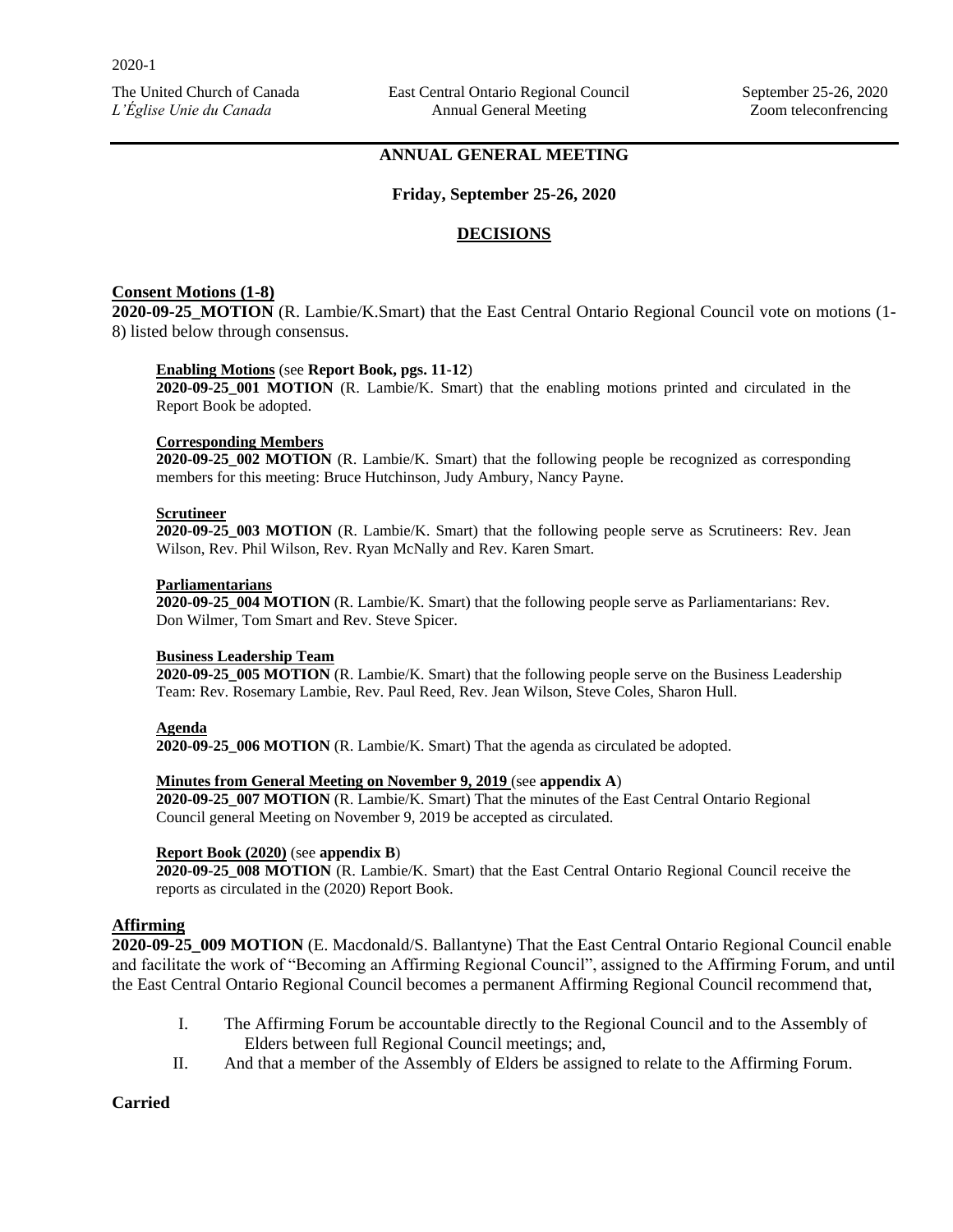# **Remit 1 – Amendment to the Basis of Union's Article 10.0 on Ministry Personnel** (see **appendix C**)

**2020-09-25\_010 MOTION** (R. Lambie/R. McNally) that the East Central Ontario Regional Council is in favor of Remit 1 – Amendment to the Basis of Union's Article 10.0 on Ministry Personnel. **Carried**

# **Vision Statement Presentation** (see **appendix D**)

**2020-09-25\_011 MOTION** (P. Teskey/P. Wilson) that the East Central Ontario Regional Council adopt the Statement of Vision, Mission and Guiding Principles as presented. **Carried**

# **Priority setting 2021 – extending priorities from 2020** (see **appendix E**)

**2020-09-25\_012 MOTION** (S. Coles/J. Wilson) that the East Central Ontario Regional Council extend the 2020 Mission Priorities to be in force for 2021:

- Truth and Reconciliation Calls to Action
- A place at the table affirming, racial justice
- Rural Ministry
- Children and Youth
- Care of Creation

# **Carried**

**Travel Policy** (see **appendix F**) **2020-09-25\_013 MOTION** (B. James/J. Wilson) that the East Central Ontario Regional Council adopt the Travel policy as presented. **Carried**

**Nominations Report** (see **2020 Report Book, p. 67-69**) **2020-09-25\_014 MOTION** (W. Stride/ B. Smith)

The Nominations Team move the appointments of the following people: **Lynn Watson,** *(member of the order of ministry, from St Paul's Bancroft)* to the **Assembly of Elders**, for a term ending 2023.

**Don McLean**, *(member of the order of ministry, from Norwood),*  to **the Assembly of Elders**, for a term ending 2023.

**Kathleen Whyte**, *(lay member of Greenwood United*) to the **Assembly of Elders**, for a term ending 2023.

- **Ian Robb**, *(retired ministry personnel in Brighton*) to the **Assembly of Elders**, for a term ending 2023.
- **Sophie Goodfellow**, *(youth representative from Faith United in Courtice)* to the **Formation, Nurture and Justice Team** for a term ending 2021.
- **Adele Boy** *(lay representative from Sandford Zephyr)*, to the **Formation, Nurture and Justice Team** for a term ending 2023.
- **Kevin Fitzpatrick** (*lay ministry personnel from Janetville Mt Horeb*), to the **Equity Team** for a term ending 2023.
- **Grace Ferris**, (*youth representative from Greenbank Seagrave*) to the **Equity team** for a term ending 2021.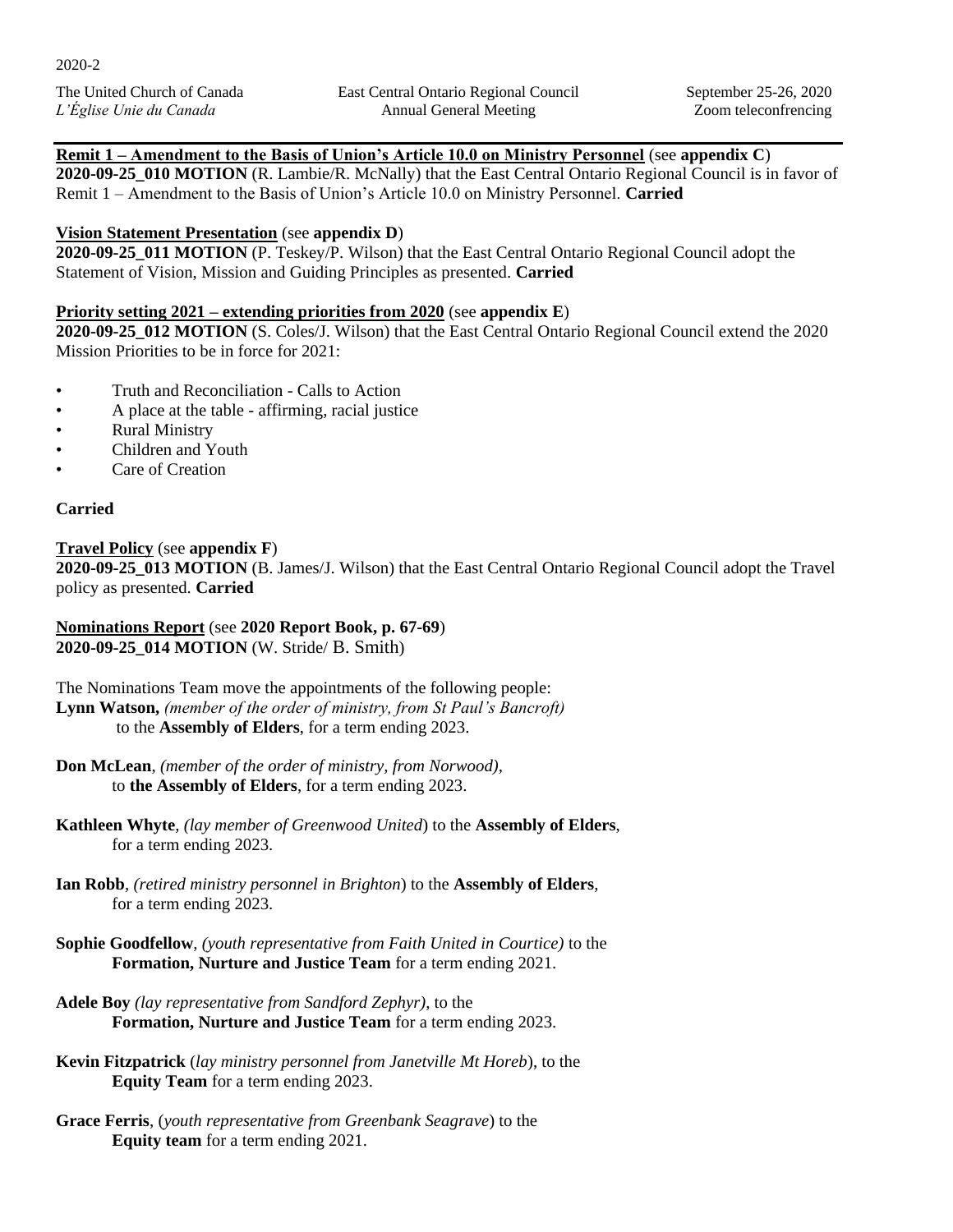**Maggie Allin**, *(lay representative from Mark Street, Peterborough)* to the **Affirm Forum** for a term ending 2023.

**Doug Ferris**, *(lay representative from Greenbank Seagrave)* to the **Affirm Forum** for a term ending 2023.

**Kimberly Collins** *(lay representative from Dunbarton-Fairport*) to the **Affirm Forum** for a term ending 2023.

## **Carried**

### **Financial Report, Budget 2021**

**2020-09-25\_015 MOTION** (B. James/P. Wilson) that the East Central Ontario Regional Council receive the financial statements as revised. **Carried** 

*Revision: \$495,813.00 to revised total on page 78 of the report book.* 

**2020-09-25\_016 MOTION** (B. James/P. Wilson) that the East Central Ontario Regional Council adopt the 2021 budget as presented. **Carried**

## **Closing Motions**

**2020-09-25\_017 MOTION** (R. Lambie/K. Smart) that following the rise of this general meeting of the East Central Ontario Regional Council, all powers of the Regional Council be granted to the Assembly of Elders until the next General Meeting. **Carried**

**2020-09-25\_018 MOTION** (R. Lambie/J. Wilson) that the meeting be adjourned at 5:15 p.m., and that the Speaker declares this general meeting of the East Central Ontario Regional Council duly concluded.

### **Appendices:**

| Appendix A | Draft Minutes – General Meeting, November 9, 2019          | Page 4    |
|------------|------------------------------------------------------------|-----------|
| Appendix B | Report Book September 25, 2020                             | Page 4    |
| Appendix C | Remit $1 -$ Amendment to the Basis of Union's Article 10.0 | Page 4    |
|            | on Ministry Personnel                                      |           |
| Appendix D | Statement of Vision, Mission and Guiding Principles        | Pages 5-7 |
| Appendix E | <b>Mission Priorities 2020</b>                             | Pages 8-9 |
| Appendix F | <b>Travel Policy</b>                                       | Page 9    |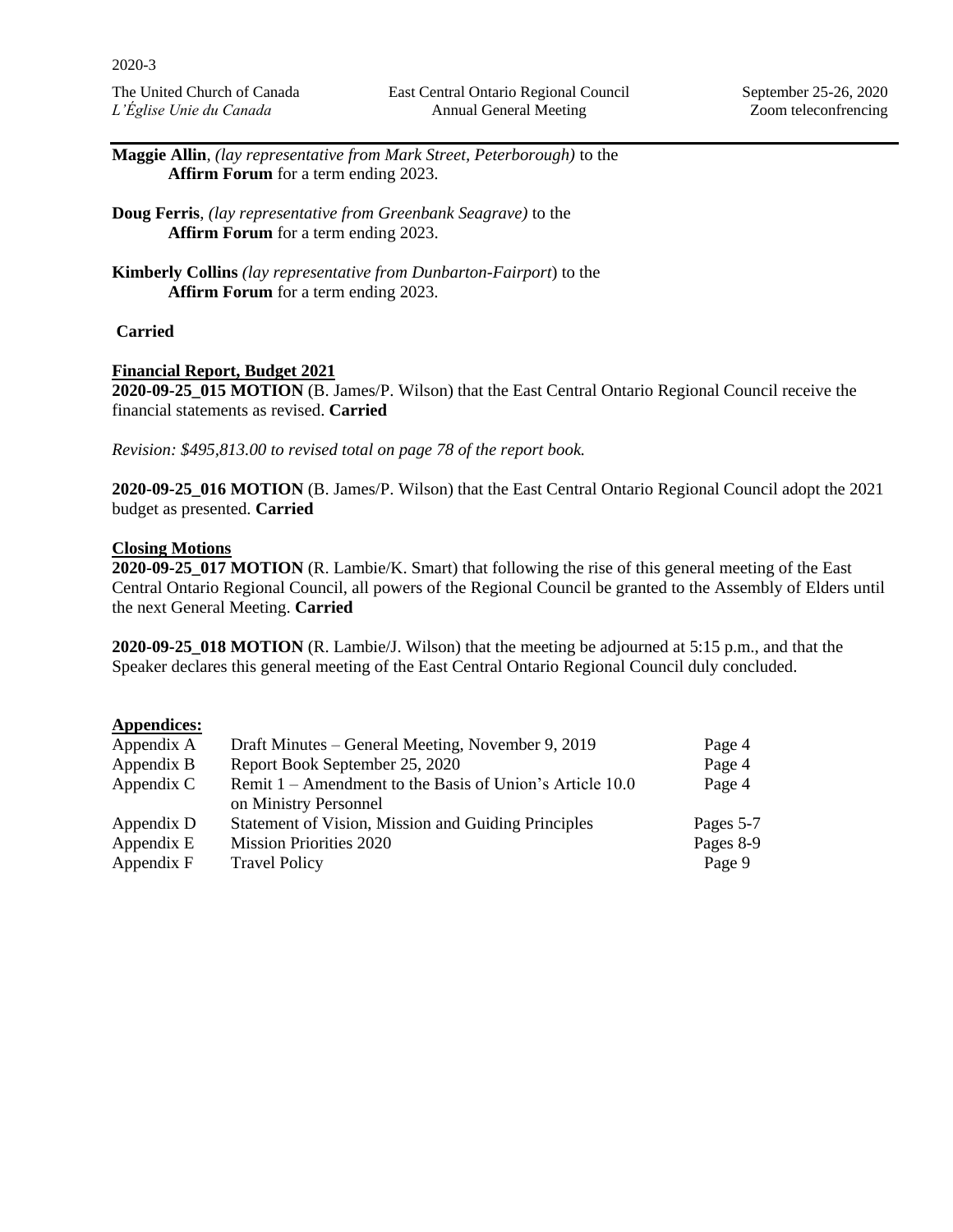East Central Ontario Regional Council Annual General Meeting

# Appendix A

# **Draft Minutes – General Meeting, November 9, 2019**

\*distributed and on the Regional Council website

Appendix B

# **Report Book September 25, 2020**

\*distributed on Regional Council website

Appendix C

## Remit 1 - Amendment to the Basis of Union's Article 10.0 on Ministry Personnel

#### **Background:**

The 43rd General Council 2019:

- approved a change to Article 10.0 of the Basis of Union to be inclusive of persons of all  $(i)$ gender identities; and
- (ii) authorized this Category 1 Remit to Regional Councils to test the will of the church with respect to this change.

### **The Question:**

Does the Regional Council agree that:

- (a) the Order of Ministry be open to persons of all gender identities; and
- the Basis of Union be amended to reflect this change as follows:  $(b)$ 
	- The Order of Ministry shall be open to 10.0 persons of all gender identities.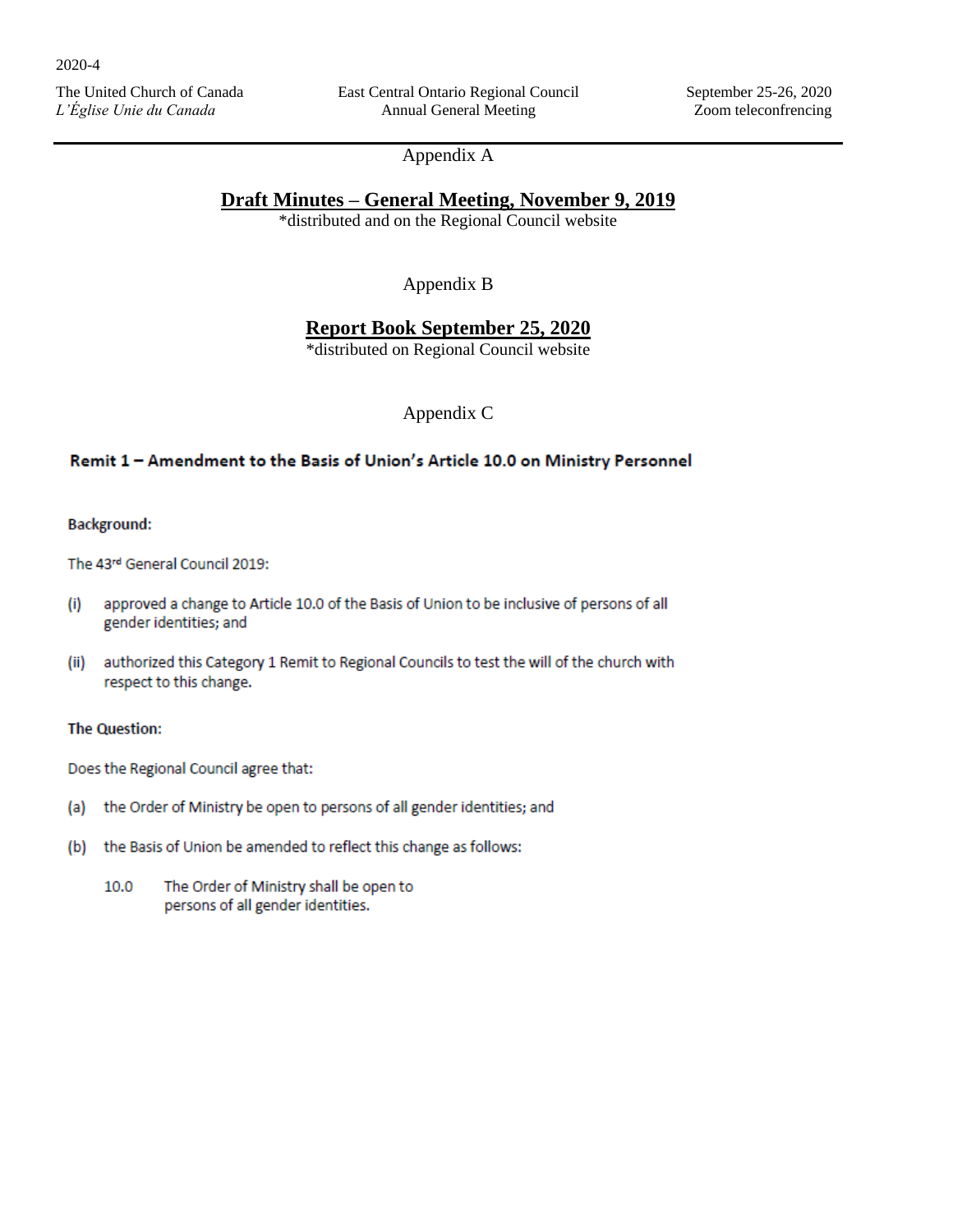Appendix D

# **Statement of Vision, Mission and Guiding Principles**

*Prepared for the* **East Central Ontario Regional Council of the United Church of Canada** *By* **Nancy Payne & Patricia Teskey**

Revised draft submitted September 15, 2020

## **Introduction**

The Vision Statement describes East Central Ontario Regional Council (ECORC) functioning in its ideal state it is aspirational. The Mission Statement describes how ECORC arrives at this ideal state through faith, belief and action. The Guiding Principles provide practical direction for ECORC to evaluate how well we are living out our faith, beliefs and actions. Central throughout is the idea that language can and should foster community and connection, which means that these statements must be easy for the average person to understand.

Linda Hutchinson, Coordinator of the Affirming Ministry Program for Affirm United, has approved this document as meeting the requirements for the Vision/Mission statement of an Affirming Regional Council within the United Church of Canada. We hope our formatting meets accessibility guidelines; we sincerely apologize if we have fallen short.

This document should be seen as a seedling rather than a foundation. We expect the statements it contains to be revisited and revised over time, and foresee it growing in some areas and being pruned in others as ECORC itself becomes more firmly rooted.

We were honoured to work on this document, and submit it with respect and humility.

**Nancy Payne** is a member of Cambridge Street United Church in Lindsay and a Licensed Lay Worship Leader. She is the editor of *Kayak*, a history magazine for Canadian children, and is a contributing editor at *Canada's History* magazine. She holds a Master of Journalism degree from Carleton University and has worked as a radio producer, freelance writer and editor, and corporate communication trainer.

**Patricia Teskey** has been a professional writer, editor and researcher for more than 30 years. Her writing has appeared in a range of publications, including *The Anglican Magazine,* the *Canadian Medical Association Journal* and the Schizophrenia Society of Ontario's *Reason to Hope*. She studied journalism at Ryerson University. She belongs to Cambridge Street United Church in Lindsay.

## **Vision**

Strengthened by God's grace and refreshed by the Spirit, we follow the way of Jesus, and help to heal our world.

## **Mission**

Grounded in the teachings of Jesus to love our neighbours as ourselves, we nurture and engage our Communities of Faith, including all ministry personnel, members and adherents, staff and lay leadership, joining our hearts and voices in sacred covenant. In gratitude for our abundant blessings and in the service of this call, we pledge to be faithful stewards of our resources and aspire to be agents of God's love, compassion and justice on earth as it is in heaven.

Recognizing our churches' participation in historic injustices, we reach out with particular love and care, as Jesus did,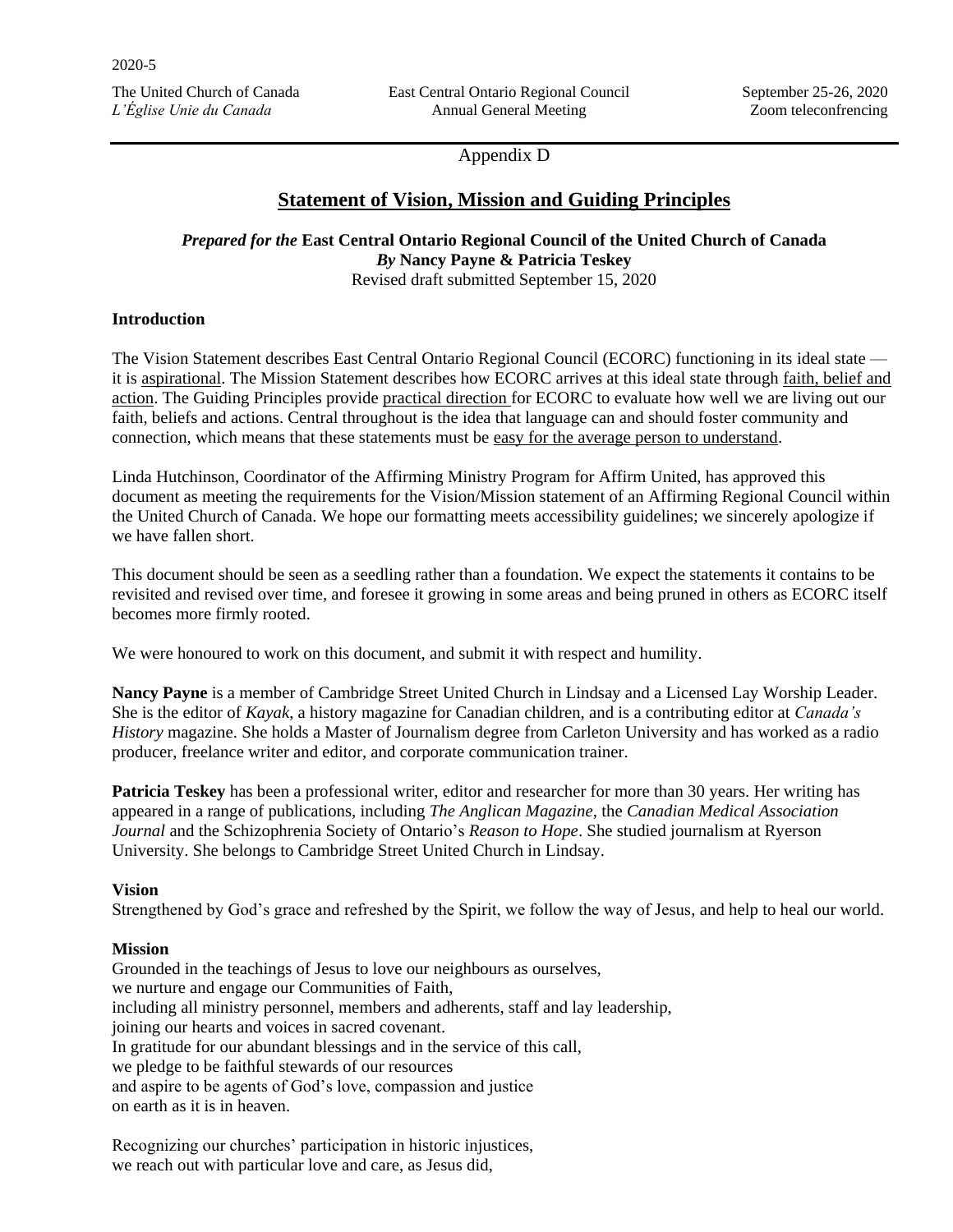to those who have been ignored, excluded, condemned, silenced or erased. We seek to uphold high standards of equity and Affirming, and to encourage these same standards in our Communities of Faith.

Valuing diversity and differences as gifts, we support the full participation of all people in the life and work of our church and in wider society. We publicly, intentionally and explicitly celebrate and seek justice for people of every age, gender, racialized experience, culture, sexual orientation, gender identity, mental and physical health and ability, economic circumstance or any other diversity.

We promise to walk with, and learn from, Indigenous ministries and Communities of Faith within our church, and to reach out to all Indigenous Peoples. We support and encourage all Communities of Faith to walk this path with us. As we are called by God to live with respect in Creation, to love and serve others and to seek justice, so we are called to respect the deep spirituality of traditional Indigenous teachings of Mother Earth and All My Relations in the Earth community.

Further acknowledging that cultural prejudices have prevented us from seeing all people as equally worthy of God's love and compassion, we invite Communities of Faith to join our vision of becoming an intercultural church, participating in ecumenical, intercultural and interfaith ministries, partnerships and initiatives in their local communities and in wider society.

As Jesus gathered children in his arms and spoke of their leadership and spiritual gifts, we commit ourselves and our Communities of Faith to nurturing and supporting children, youth and young adults, learning from them and celebrating their presence and participation in everything we do.

Hearing God's call for open hearts and unity in the body of Christ, we commit to uniting the Communities of Faith and individuals in our Region, inviting all to participate in this Vision and Mission. Recognizing that meaningful communication is essential to unity, we will respect all voices, share information and listen for the Spirit's prompting, that all may be embraced in this work of Love.

Diverse, yet One in Christ, we seek to serve and support our Communities of Faith as they faithfully serve a broken and hurting world. Nurtured by our heritage and strengthened by God's grace, we witness to the healing power of Christ's love, compassion and justice on earth as it is in heaven.

# **Guiding Principles**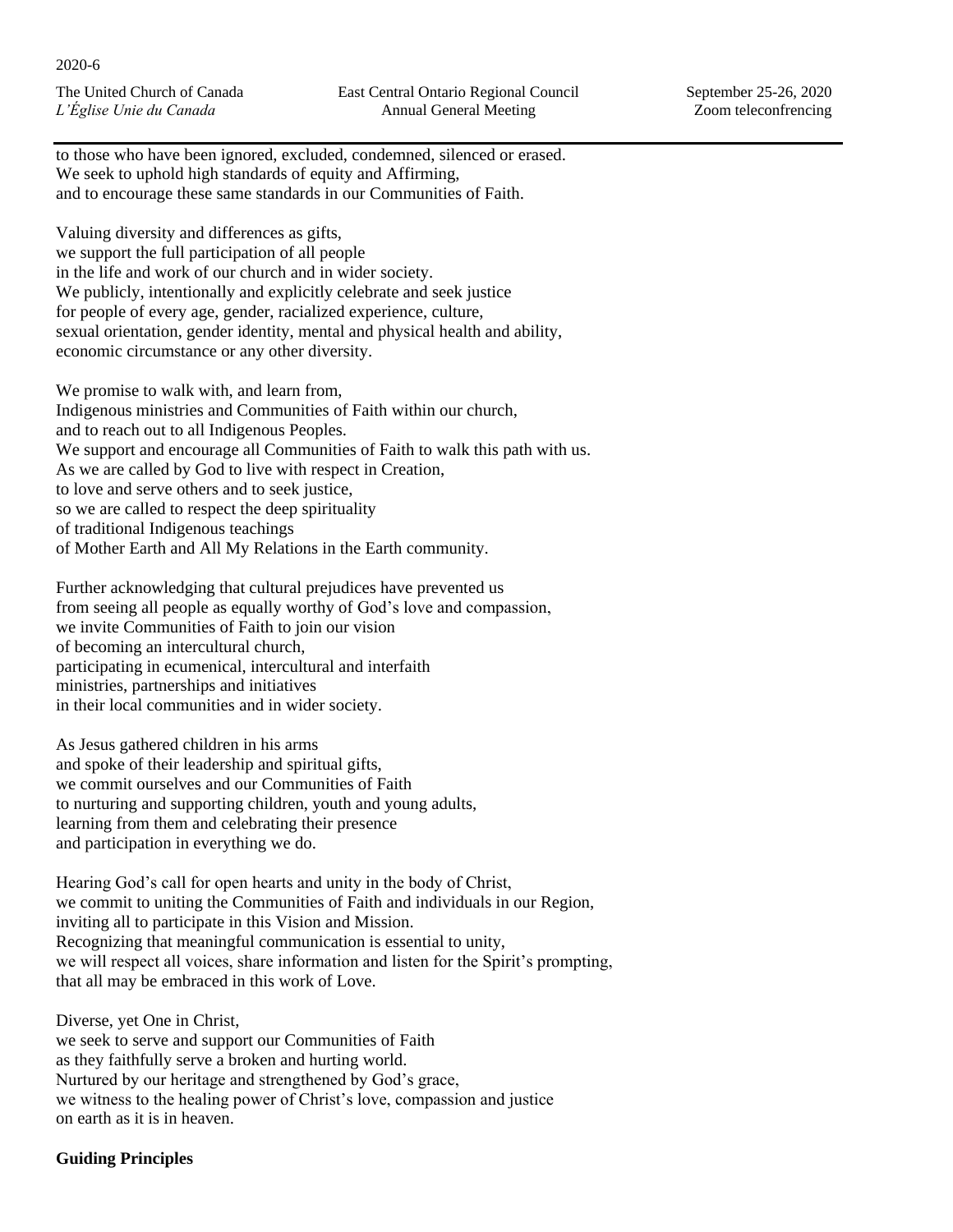2020-7

The United Church of Canada *L'Église Unie du Canada*

We are accountable to all people of the East Central Ontario Regional Council (ECORC) in living out our vision and mission in ways that can be measured over time. We will know we are doing so when we can say "yes" to these statements, which are presented by theme rather than by priority or importance:

- All Communities of Faith participate in ECORC meetings and initiatives.
- Clergy, lay leaders and communities of faith express satisfaction with the support, development opportunities and communication they receive.
- We hold events every year related to outreach and social justice within our Regional Council.
- Reports from equity monitors and meeting notes give evidence of a growing awareness of equity standards.
- The number of church buildings in our Regional Council that are accessible is increasing.
- The number of Communities of Faith designated as Affirming continues to increase.
- There is evidence that inclusive language is becoming the norm in the life and work of our church throughout our Regional Council, especially inclusive language and images of God in worship.
- We observe increasing use of land acknowledgments and more participation in learning opportunities related to Respectful Relations and Indigenous Justice.
- An increasing number of Communities of Faith, along with ECORC and the Assembly of Elders, are developing plans to increase their environmental stewardship.
- We can document specific actions we have taken to become intercultural.
- Children, youth and young adults are represented on all decision-making bodies.
- There are events planned for and by children, youth and young adults every year. A significant number of these events provide children, youth and young adults with leadership opportunities.
- Those involved in any way with ECORC demonstrate awareness of our Vision and Mission statements, and express a feeling of connection to and commitment to the work of ECORC.
- People in all roles and capacities within ECORC are aware of Council decisions and policies, and know where to find the information they need.
- ECORC events take place in a variety of geographic locations within our Regional Council throughout the year.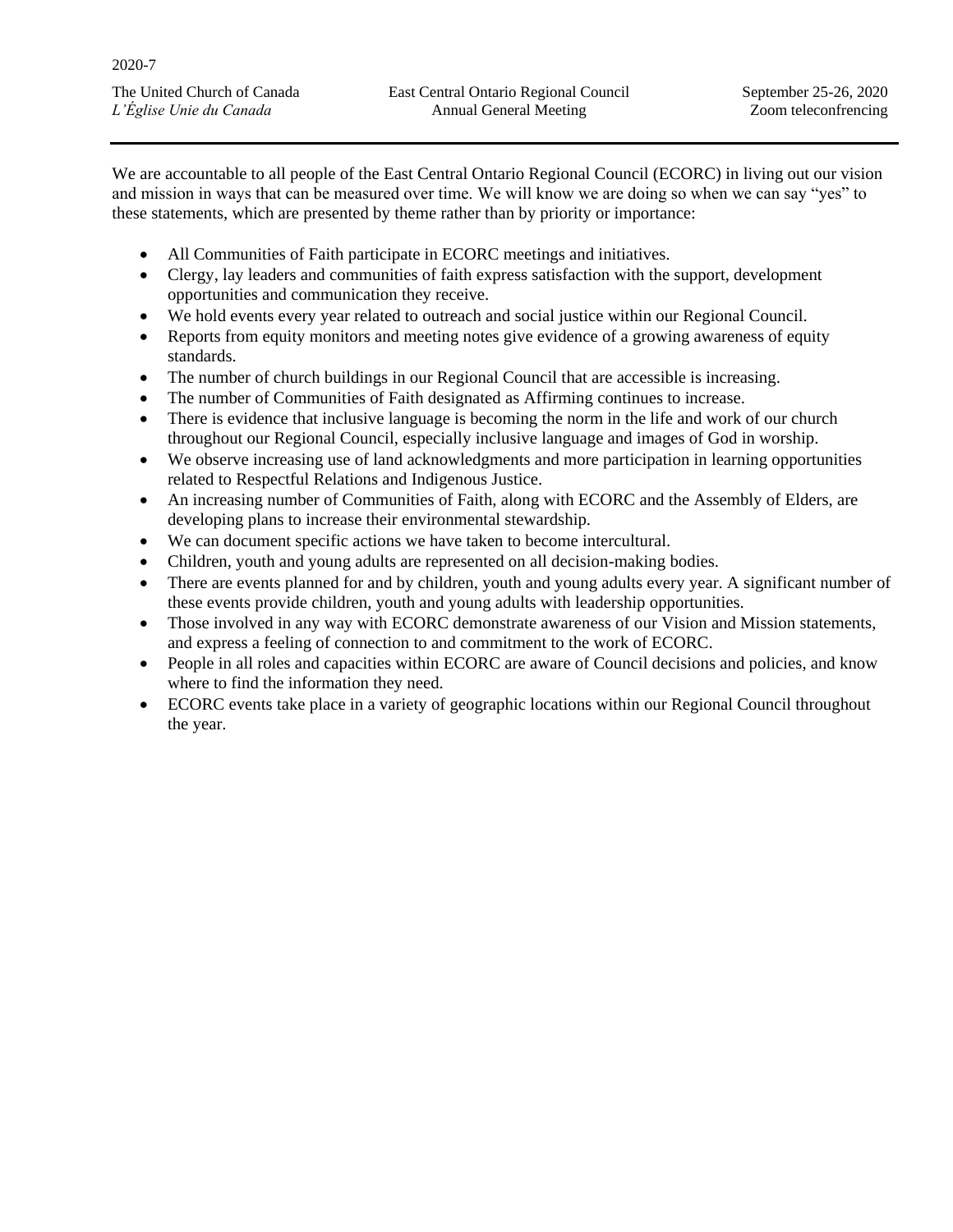|                         | The United Church of Canada |  |
|-------------------------|-----------------------------|--|
| L'Église Unie du Canada |                             |  |

# Appendix E

Mission Priorities 2020 (2019 in bold)

| Truth and Reconciliation - Calls to Action                            | 63             |
|-----------------------------------------------------------------------|----------------|
| Missing & Murdered Indigenous Women                                   | 3              |
| A place at the table - affirming, racial justice                      | 63             |
| esp mental health issues                                              | 4              |
| <b>Rural Ministry</b>                                                 | 57             |
| <b>Children and Youth</b>                                             | 66             |
| <b>Care of Creation</b>                                               | 58             |
| esp climate change                                                    | 6              |
| water                                                                 | 3              |
| cluster and network promotion                                         | 11             |
| clergy support/renewal/retreats                                       | 11             |
| emergency financial support for clergy                                | 4              |
| retirees                                                              | 3              |
| <b>Women in Ministry</b>                                              | $\overline{2}$ |
| <b>Faith formation</b>                                                | 10             |
| healthy community of faith development                                | 9              |
| innovative ministries/alternate worship/arts                          | 8              |
| <b>UCW</b>                                                            | 7              |
| community outreach/engaging events                                    | 6              |
| healthy care/ ministry for elderly/seniors                            | 6              |
| homelessness/shelter/hospice/affordability                            | 6              |
| basic income/economic justice                                         | 5              |
| evangelism/spiritual growth                                           | 5              |
| intercultural actions with other faiths                               | 5              |
| poverty reduction (in rural areas)                                    | 4              |
| bridges out of poverty/Bedford House                                  | 4              |
| refugee /immigrant support & advocacy                                 | 4              |
| food banks/community gardens                                          | 4              |
| mission awareness/trips/global ministries                             | 4              |
| small church communities (not rural)                                  | 3              |
| making churches accessible                                            | 3              |
| church closures                                                       | 3              |
| sex trade/human trafficing                                            | 3              |
| creative and joyful worship / local love                              | $\overline{2}$ |
| revitalization                                                        | 2              |
| life long learning funds                                              | 2              |
| Christian camps                                                       | 2              |
| <b>Mission and Service</b>                                            | 2              |
| financial support for small cof from amalgamations, sales of property | 1              |
| policies about use of Funds for ALL commununities of faith            | 1              |
| social justice                                                        | 1              |
| inner city                                                            | 1              |
| affordable housing                                                    | 1              |
| urban ministry esp St Vincent Kitchen, Osh                            | 1              |
| drug-safe injection sight/rehabilitation                              | 1              |